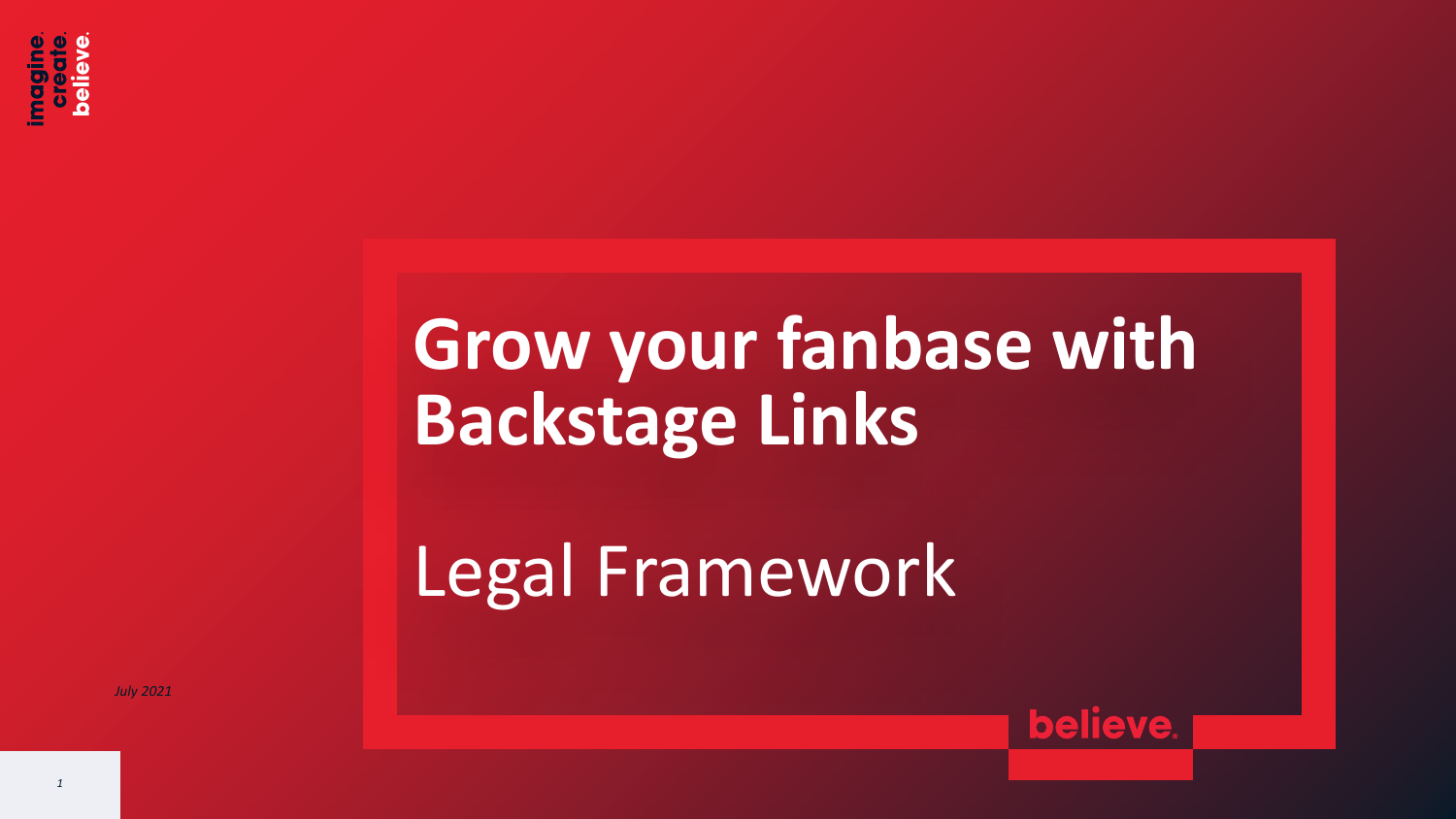| Almost done!<br>Submit your info to get notified on<br>release:                         |  |
|-----------------------------------------------------------------------------------------|--|
| Email<br>Send me future news and offers of<br>Random from Believe. I am over 16<br>y.o. |  |
| <b>Submit</b>                                                                           |  |
| Read more about personal data                                                           |  |
| Skip                                                                                    |  |
|                                                                                         |  |

**Backstage Links allows you, by means of smartlinks and a personalized form, to collect contact data (email addresses and phone numbers) to communicate with your fans and inform them of your news.**

**These are Personal Data, and as such their use is strictly regulated.**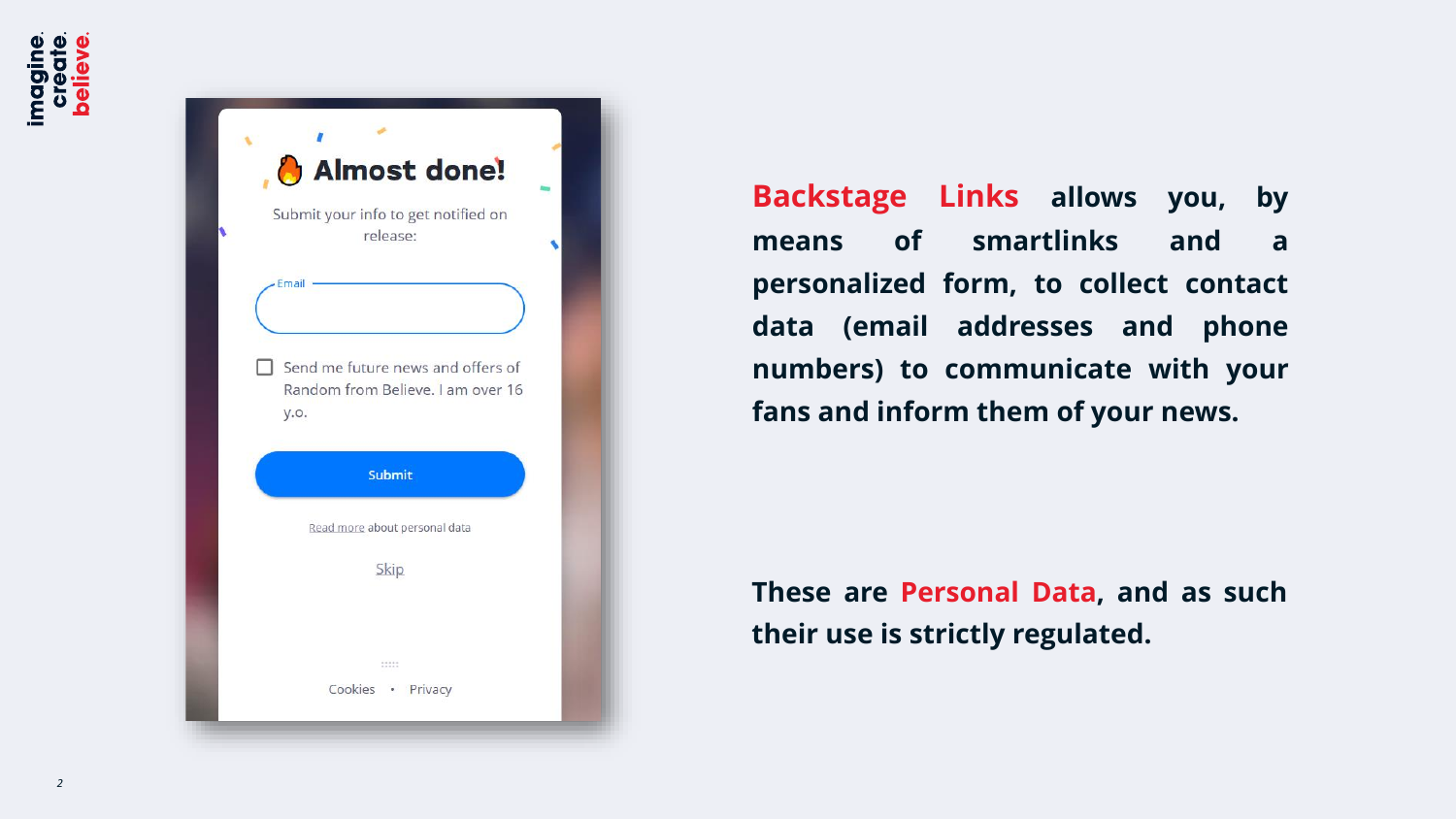

## **Why is it important ?**

- In general Personal Data protection regulations **apply :**
	- ✓ To the processing of emails or phone numbers, which are **personal data**,
	- ✓ When data is **collected**, **stored**, or **used** for sending **newsletters.**
	- These regulations impose responsibilities on the people who collect and use data for their own benefit (qualified as **Data Processor** in European Union Law), under penalty of important sanctions (and potential bad buzz).

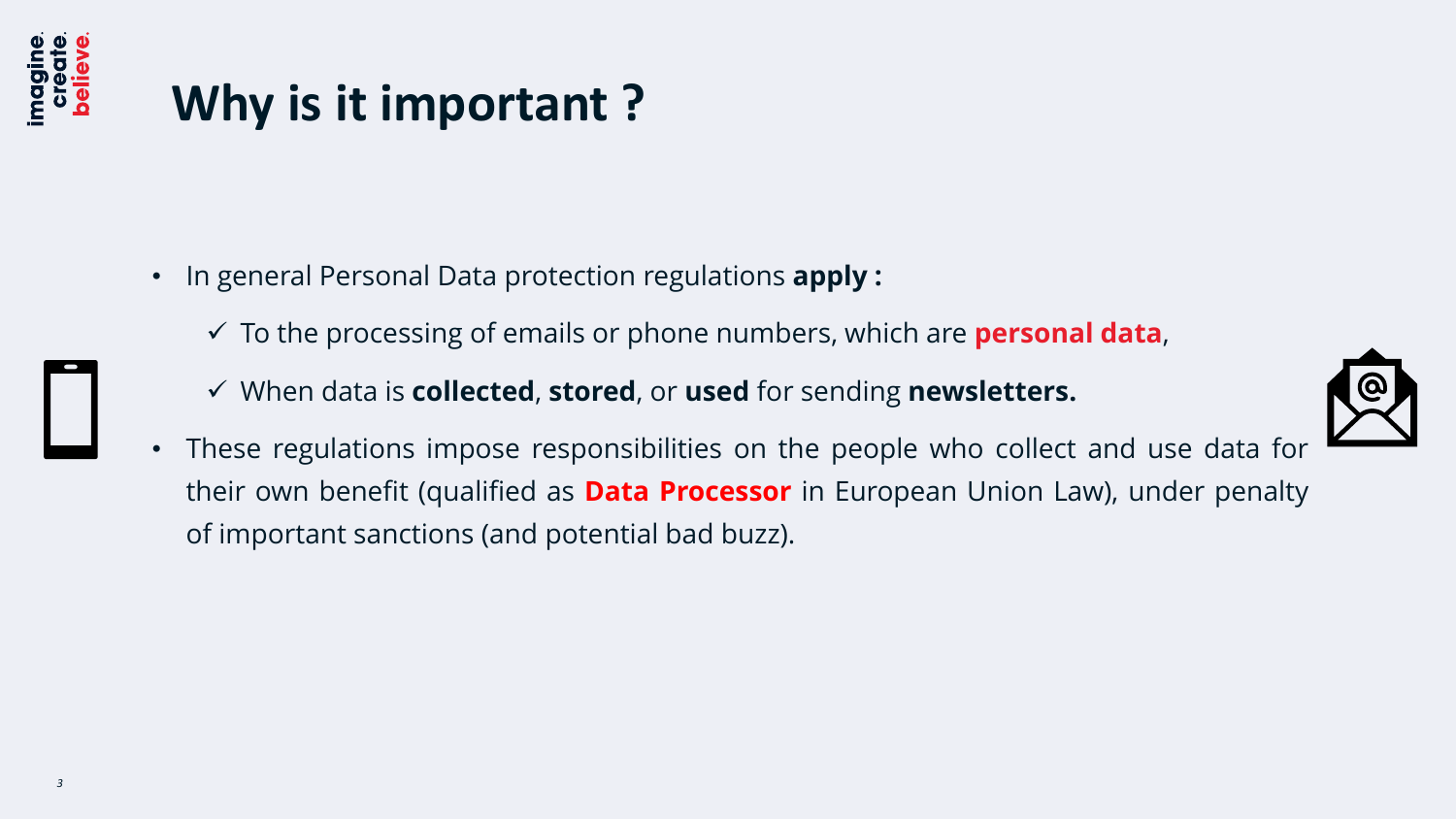**While Backstage Links is designed to make sure that your data collection is compliant with Privacy Laws, you are still responsible for your fan data and how you use it.**

**Believe offers simple tips and information on how to manage this database safely.**

**If you have specific questions about personal data, it is important to reach out to your legal counsel.**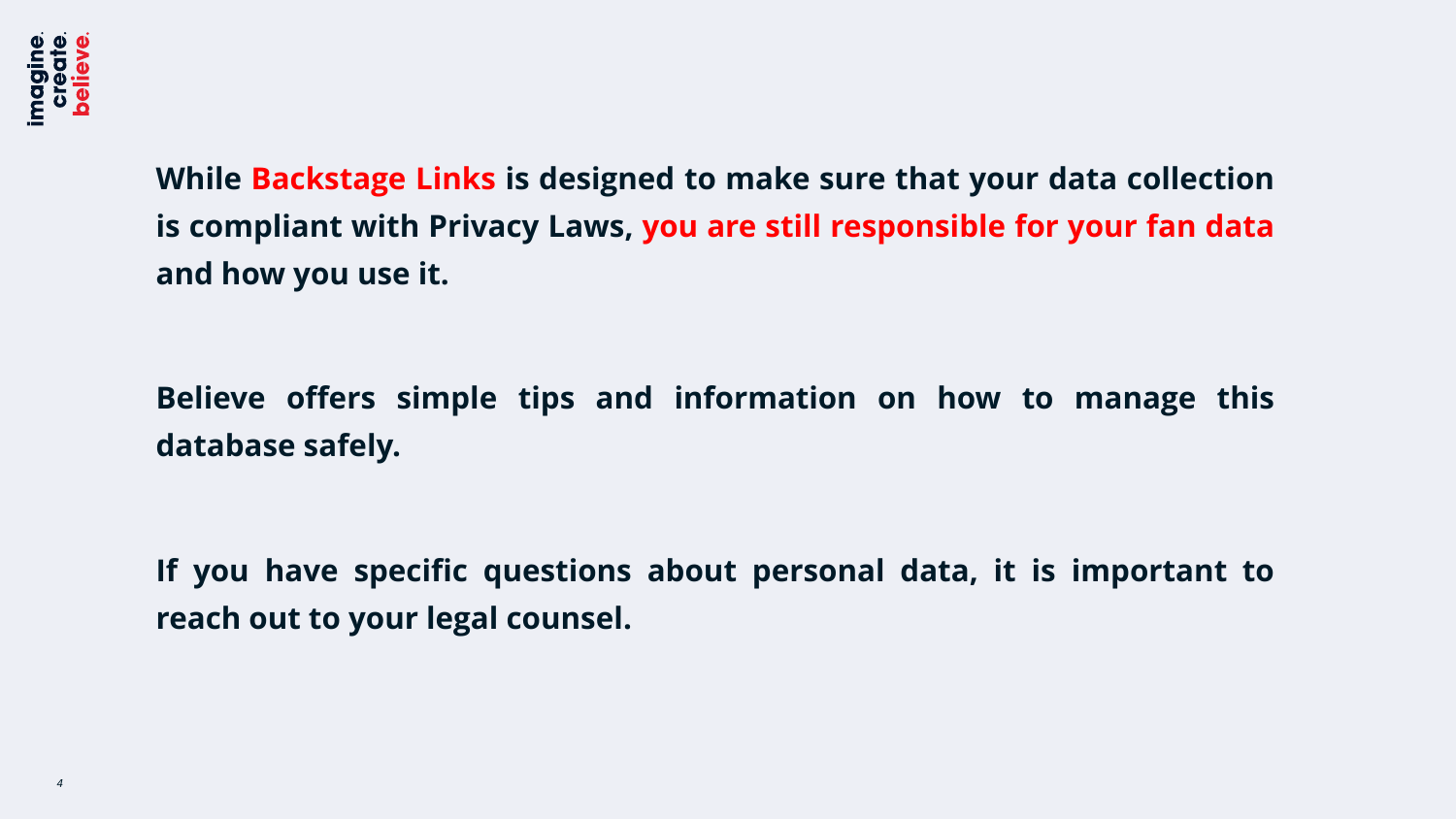

### **Who is involved with data processing?**



*Interacts with your content*

*Enter his/her email address and/or phone number*

*Consents to be contacted*



#### **You are Data Controller**

*5*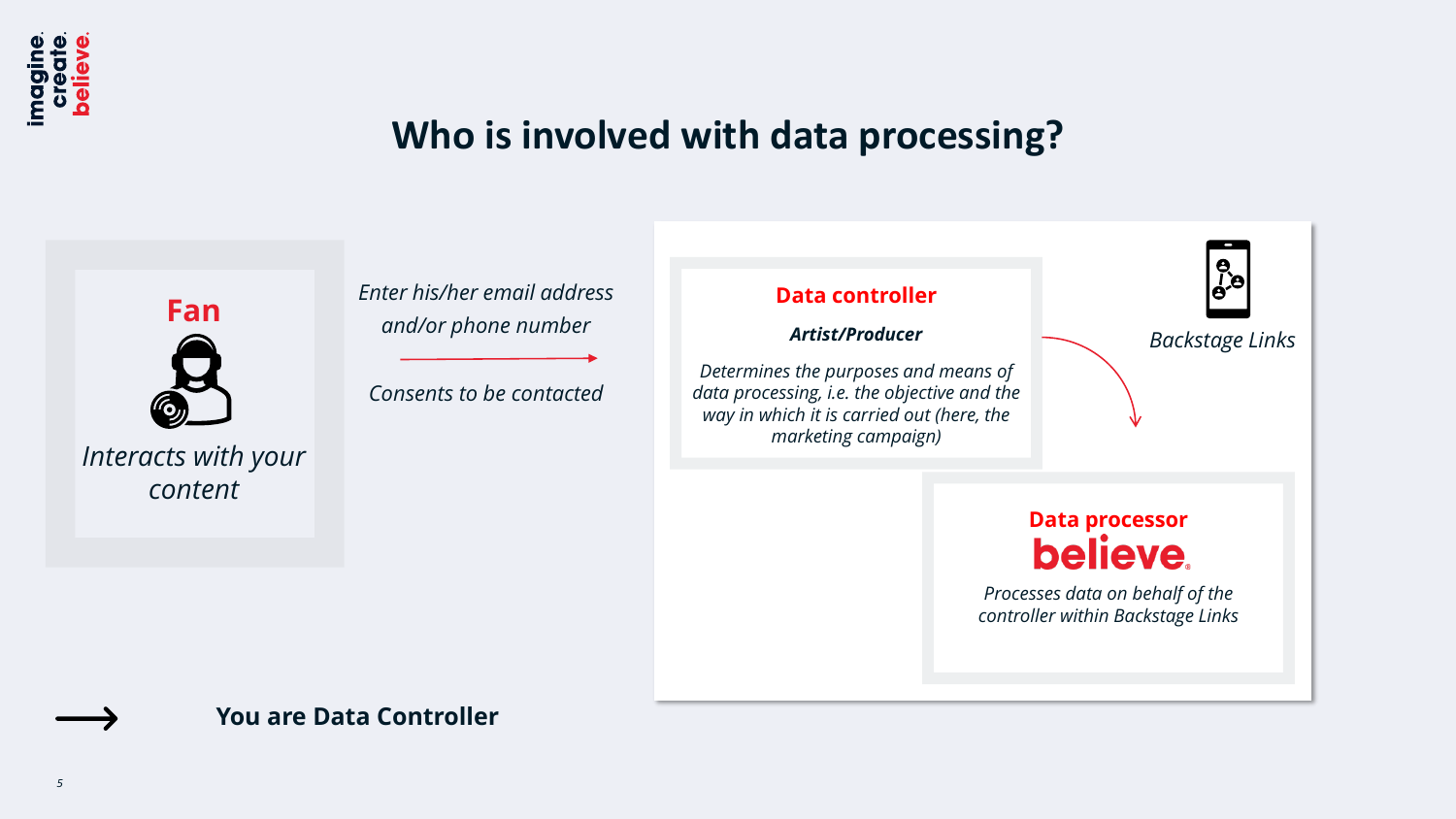

### **Your responsabilities**



**1. Securing the data:** We take care of Backstage Links' security. But when you export data outside the tool, you need to make sure it is stored securely (on a secure tool, password protected, etc.).



- **2. Keep data confidential:** Do not share data with other people (e.g. another artist as part of a collaboration, etc.), if the fan has not agreed to it at the time of collection.
- **3. Use data only for the purpose for which it was collected:** if fans gave you their contact data to receive newsletters, you may not use it for any other purpose.
- **4. Delete the data maximum 3 years after the last proof of interest from the fan** (ex: he opened and clicked in one of the newsletters sent).
- **5. Allow fans to exercise their rights under privacy regulations** (see page 7).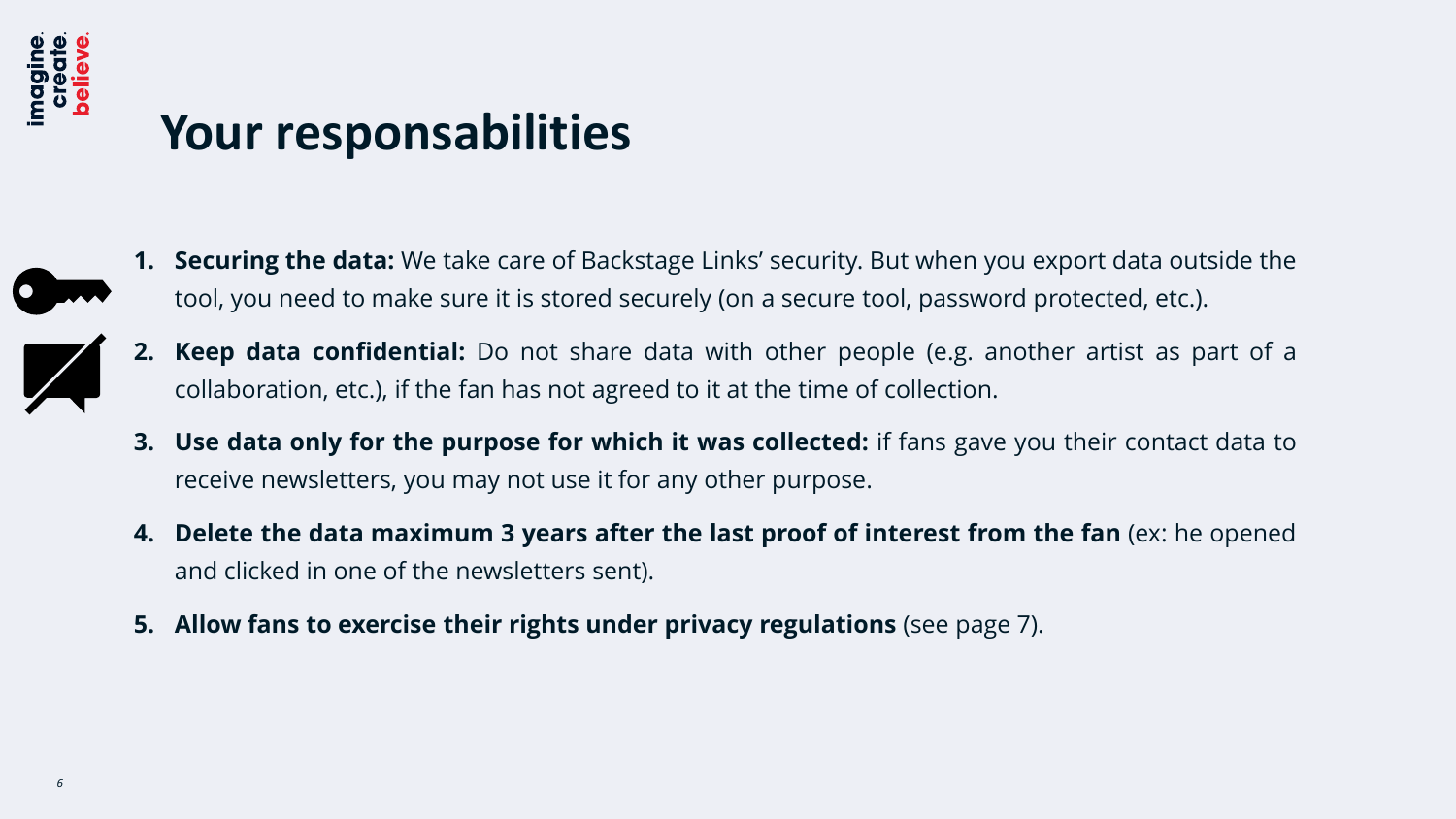

### **Rights of the fan subscribing to your communications**

|           | <b>Collection</b>                                            | <b>Use</b>                                                 | <b>End of use</b>          |
|-----------|--------------------------------------------------------------|------------------------------------------------------------|----------------------------|
|           | $\bullet$                                                    | $\bullet$                                                  | $\bullet$                  |
|           | A. Right to be<br>informed                                   | C. Right of access and<br>communication                    | <b>F.</b> Right to erasure |
| <b>B.</b> | <b>Droit to the</b><br>minimization of                       | D. Right to data breach<br>notification                    |                            |
|           | data processing :<br>only collect strictly<br>necessary data | <b>Right to request the</b><br>E.<br>rectification of data |                            |
|           |                                                              |                                                            |                            |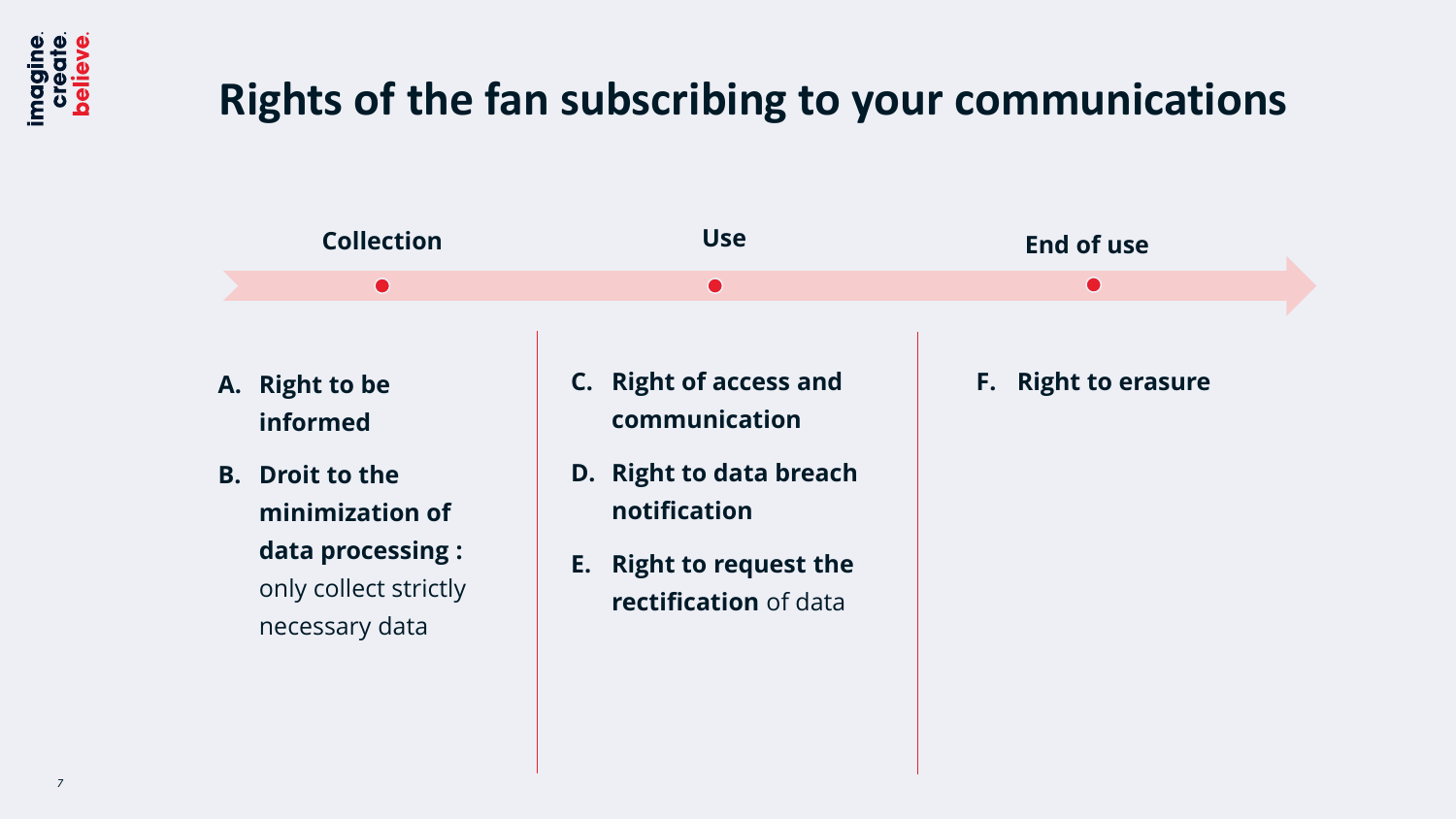

### **Right to be informed**

### **Why ?**

**To allow the fan to know how his/her data is handled and to ensure his/her trust.** 

### **How ?**

- **(Required) Provide a clear information notice containing :**
	- **1. The identity of the Controller:** the Producer of the recordings, with its official name, address, and registration number. This is normally the same information as on your Distribution Agreement with Believe.
	- **2. The purpose of the collection:** sending newsletters, etc. (Pre-filled by Backstage Links).
	- **3. The recipients:** all the people who will be able to consult the information (your emailing service providers such as Mailchimp, SendInBlue, the tool on which you will store the data, etc.).
	- A reminder of the person's privacy rights (pre-filled by Backstage Links).

**(Optional)** Provide access to your privacy policy, if you have one that governs all your processing.

**The first time you use Backstage Links, you will be provided with a pre-filled information notice.**

➔ **All you have to do is fill it with your own information.**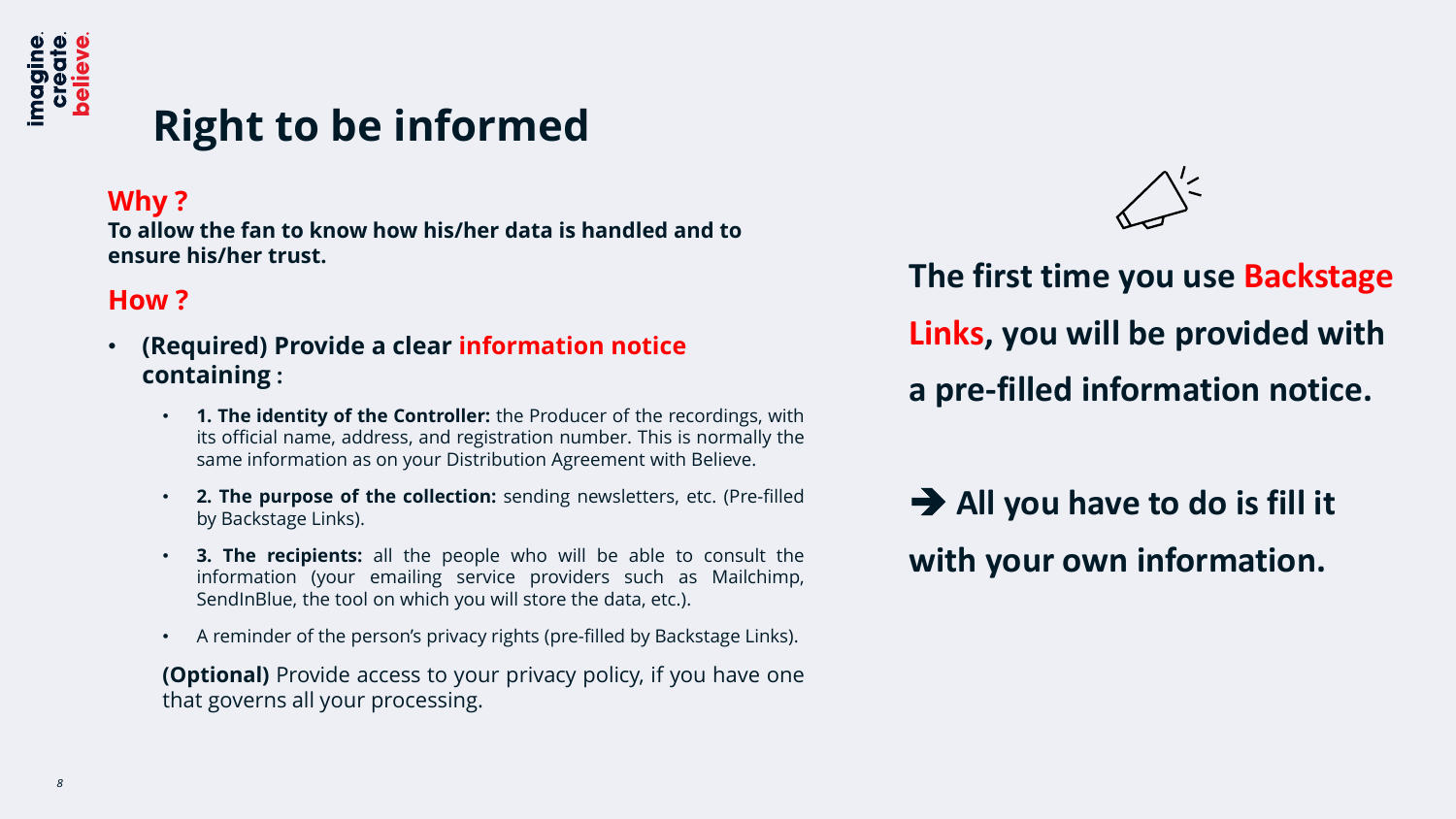

#### • **Privacy notice**

Your personnal information is collected and stored by (« We »/ « Us ») XXXX

To send you from time to time our newsletter about the artist by email or text message.

This collect can only be done with your consent.

We only collect contact information (email and/or phone number).

It is shared only with:

- Our marketing services

- Our service providers: Believe, <mark>[list of service providers]</mark>

We keep your email and/or phone number for 3 years following your last demonstration of interest for our newsletter.

Your rights:

If you no longer wish to receive our newsletter, you can unsubscribe at any time following the instruction on the newsletter.

You can access your personal information, rectify it, ask for its deletion, withdraw your consent to its processing or ask Us to send you a copy of it. You also have the right to restriction of processing.

If you wish to exercise this rights or if you have any question on how We process your personal information, please contact Us at **[email address privacy rights].** 

I you are not satisfied with our response, you can contact your local data privacy authority.

For more information regarding personal information processing : [*Privacy Policy or email address privacy rights*].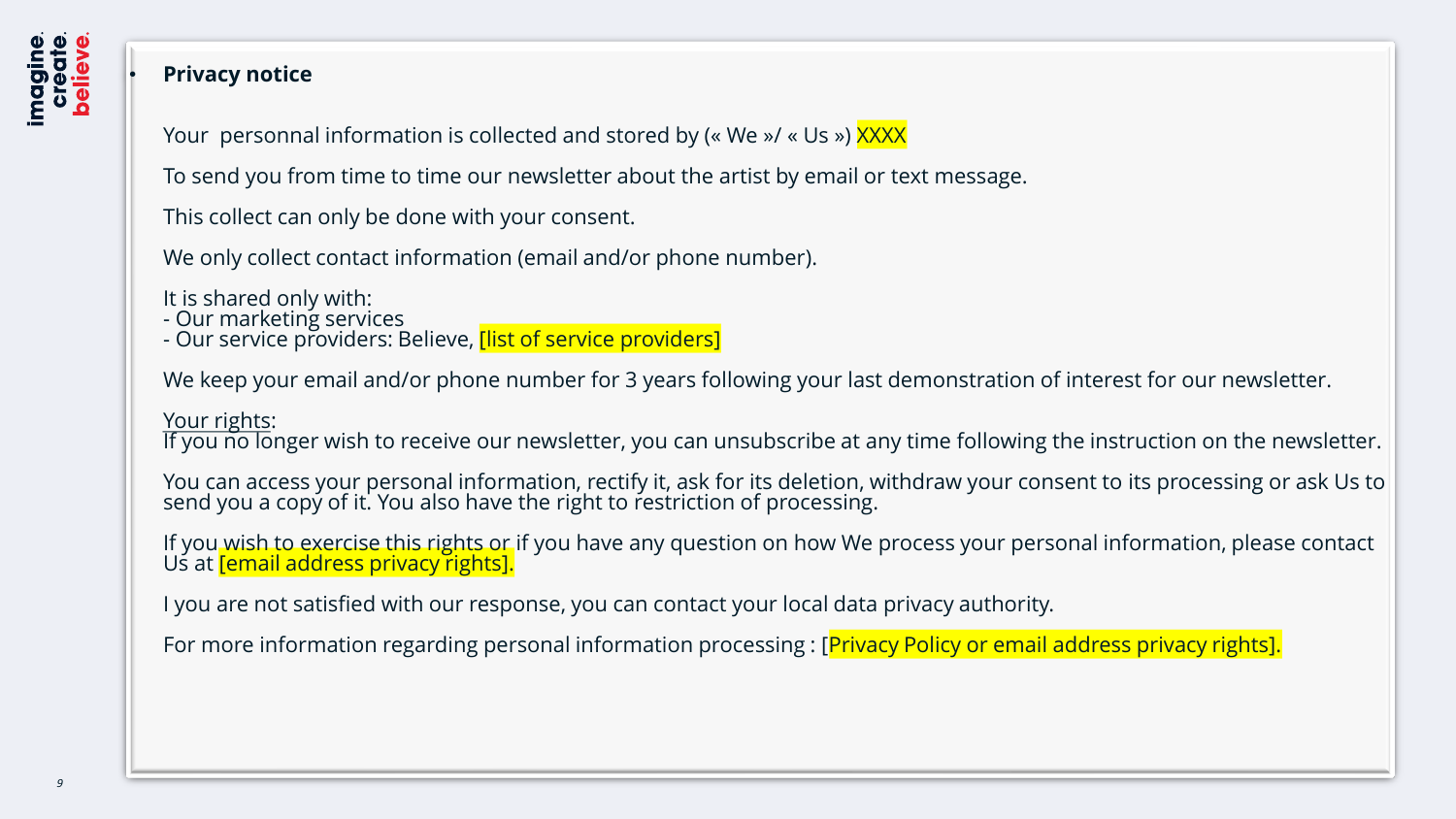#### Legal settings

It's required by law to inform your fans about who will collect their data. Make sure to include your legal name, postal adress, and registration number below. in your own language. You can change this later.

#### - Legal identity-

E.g. Believe SAS, registered under...

Contact email-

Contact email for fan privacy rights

What services do you use to manage fans data and marketing campaigns? E.g. Mailchimp, Spreadsheet, etc.

Marketing services

(Optional) List your marketing services...

Privacy policy URL

(Optional) Privacy Policy URL

I accept Backstage Terms & Conditions



### **All you have to do :**

**Fill in the information when you create your account, and keep it updated through their changes.**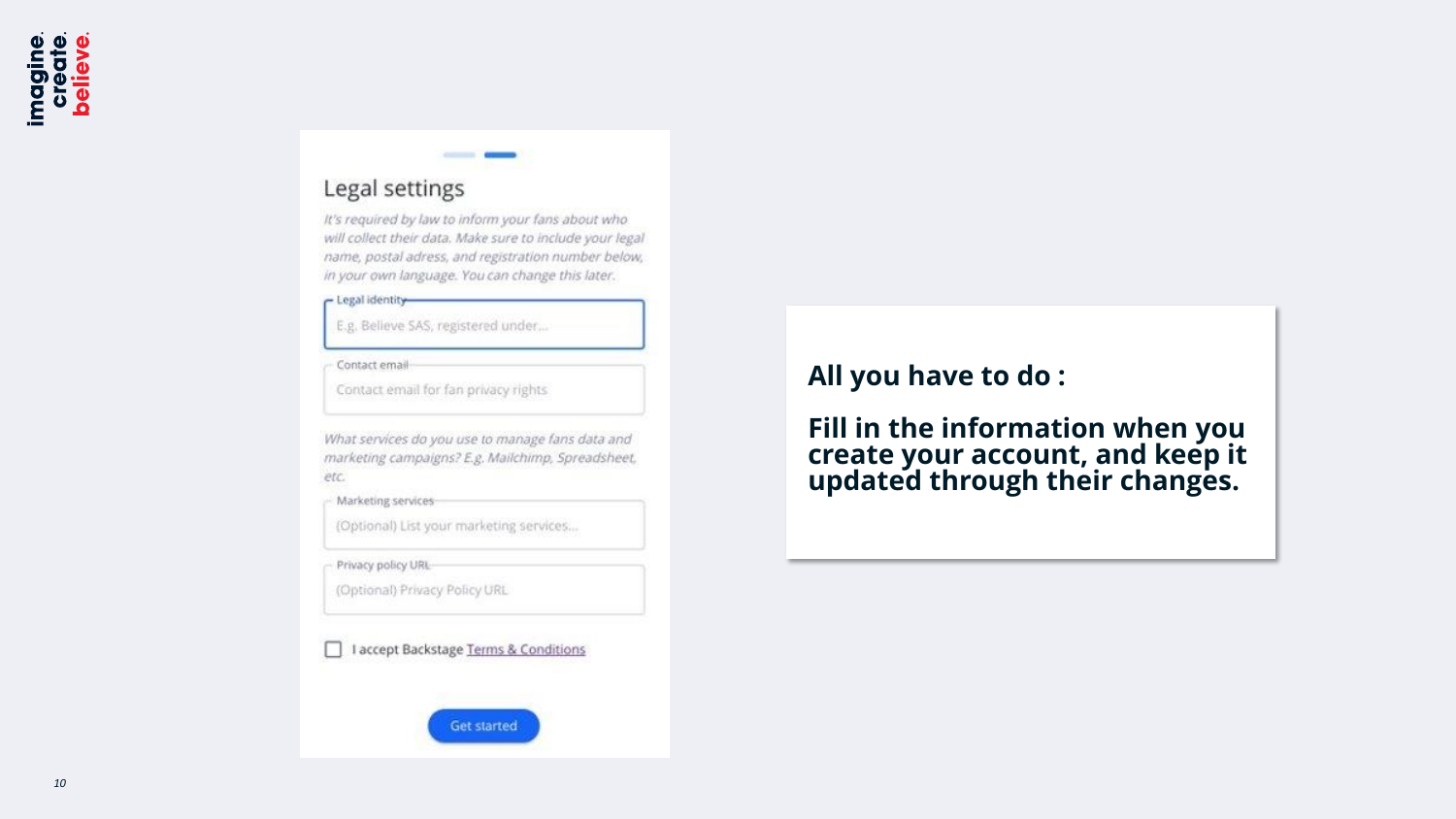

*11*

## **Right of access and to erasure**

At any time, a fan can ask you if you have any data about her/him. If so, she/he can ask you for a copy of it or its deletion.

### **What should you do in practice?**

**Provide an email address or set up a form** for the fan to contact you.

This address must be consulted very regularly in order to process requests quickly.

Right of access: Respond quickly to the fan's request, providing a copy of the data in a readable and **simple format.**

#### **Right to erasure:**

- **1) Permanently delete all traces of the data\* within one month at the latest,** on all your media (Backstage Links, excel file, emailing tool, etc.). Do not keep any copy.
- 2) Ensure that all your **recipients/third party providers** also delete the relevant data.

### **3) Confirm to the fan the deletion of data**

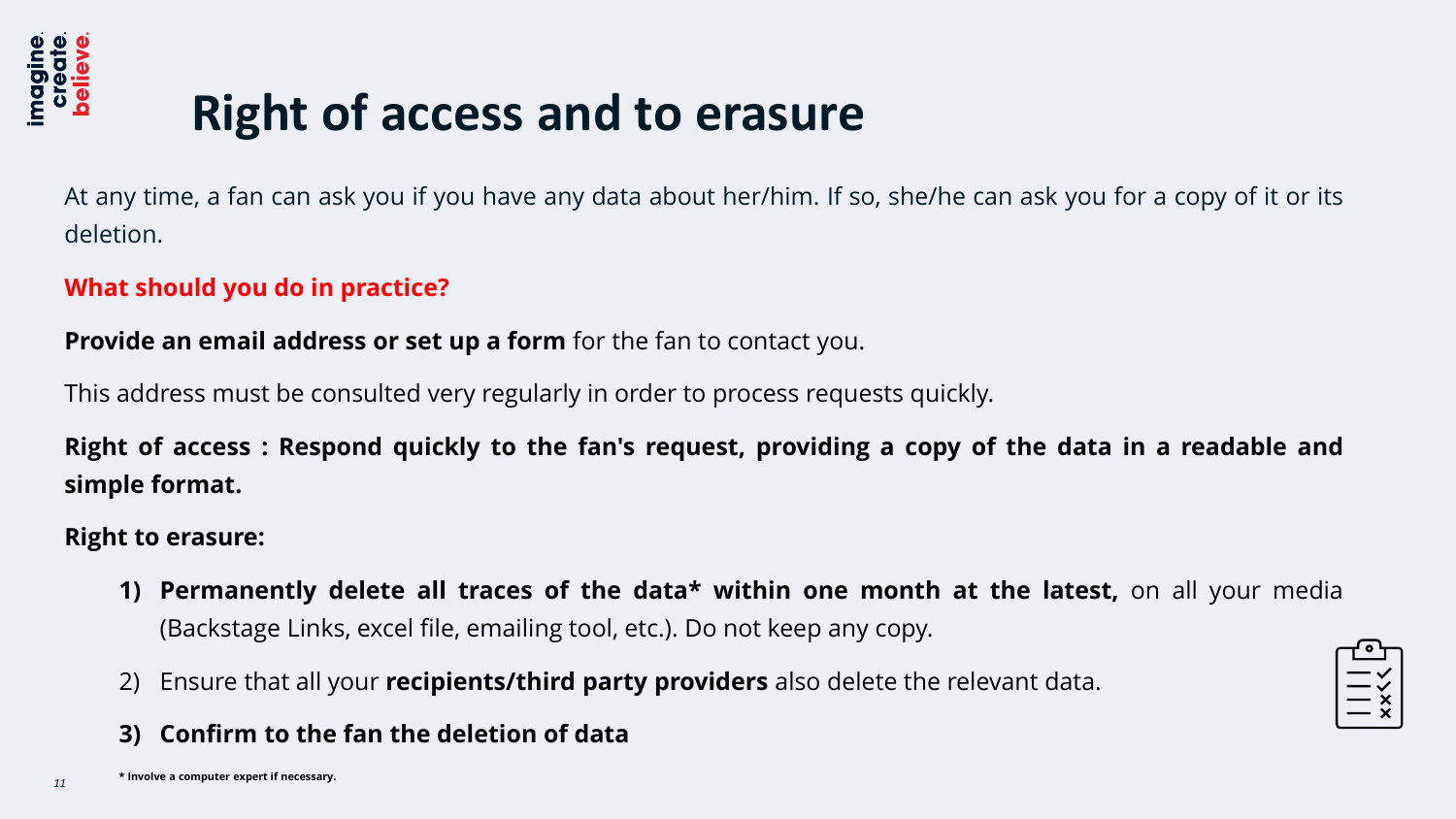

### **In case of data breach**

### **When ?**

**If the data suffers a breach :** loss of confidentiality of the data, modification of the data, transmission to an unauthorized person, etc. whether accidental or through hacking.

### **What to do in practice ?**

**Document and retain all information** on the nature of the breach, the people involved, the likely consequences, the actions taken...

### **How and who to inform ?**

If the breach poses **a risk to the privacy of fans** (that Fan Data will be used by someone else, made available on the Internet, etc.) : notify your [supervisory](https://pdpecho.com/the-list/) authority.

If this risk is **high**, you must also inform the people concerned by the breach (here the fans).

As a precaution, contact your legal counsel.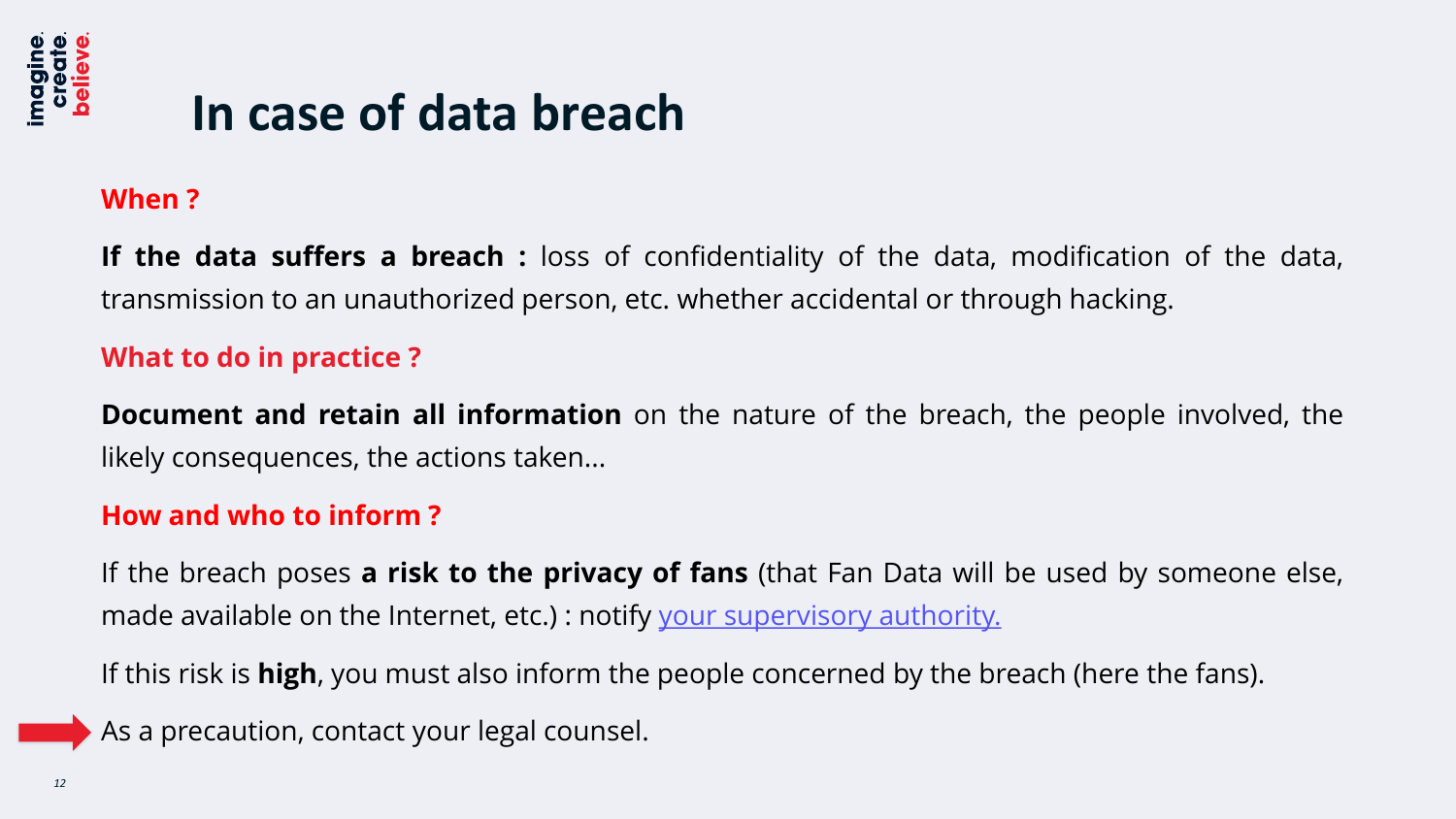

### **When reaching out to your fans**

### **Email / text messages campaigns**

**Whatever tool you use to send your email or sms communications, it is essential to systematically propose an unsubscribe link. This link can be discreet, it is usually placed at the end of the message but it must always work and allow your opt-in contacts to unsubscribe at any time.**

Since it is necessary to purge your contacts if they have been inactive for more than three years, you can try to send messages to your "sleeping fans" and convince them to re-engage.